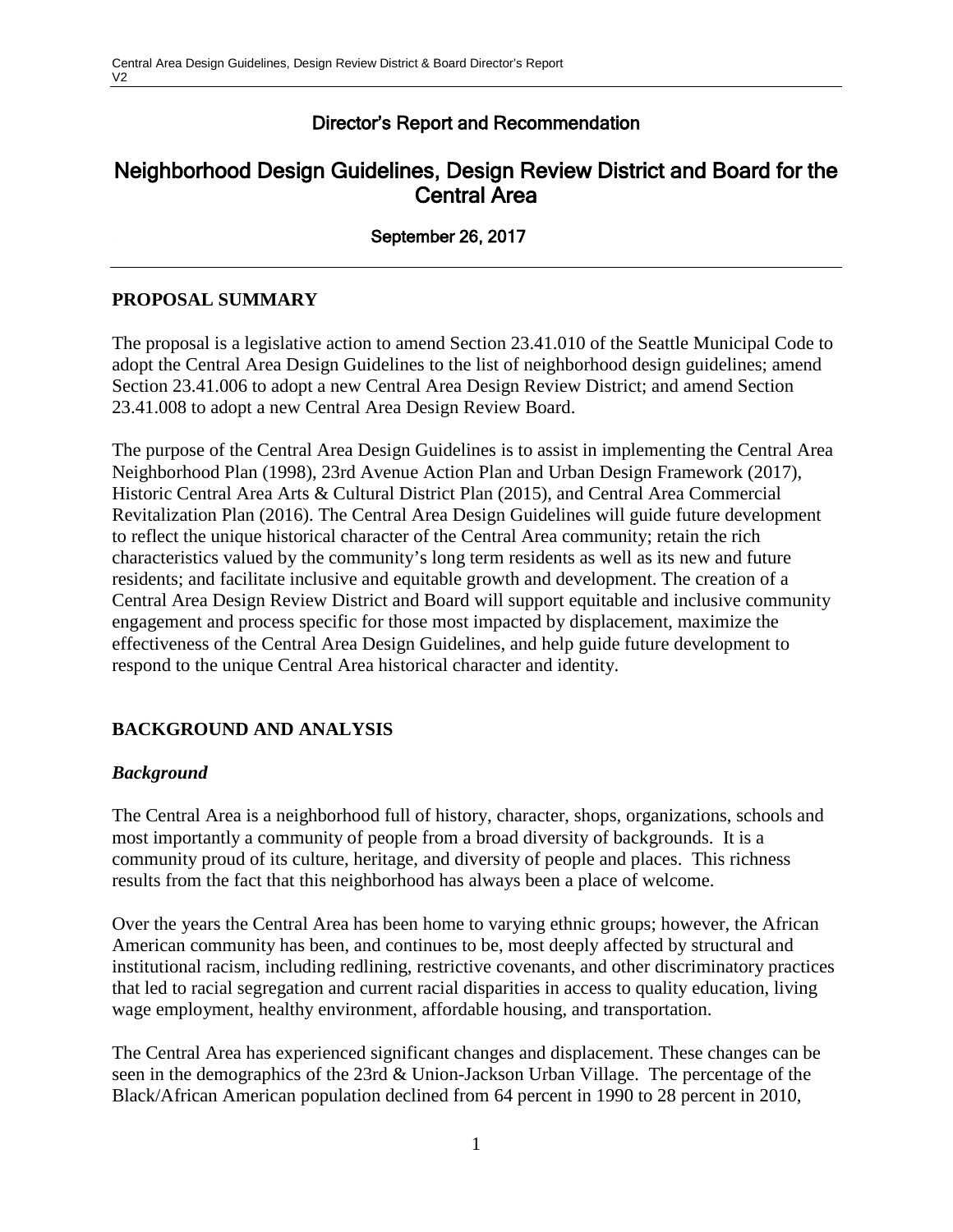while the White population increased from 16 percent to 44 percent in the same period (Census data). While not an area that historically received significant investment, the neighborhood is currently attracting significant private and public investment, which are continuing to drive displacement and demographic change.

Considering the development activities and cultural displacement concerns in the community, the Central Area Design Guidelines Coalition (CA DGC) was self-formed in April 2016 to partner with the City and local consultants to create neighborhood-specific guidelines and a Central Area Design Review Board to help shape new development in the Central Area and provide a path and identity for the future. The CA DGC consists of leaders from the 23rd Ave Action Community Team (23rd Ave ACT), Central Area Land Use Review Committee (CA LURC), Historical Central Area Arts and Cultural District (HCAACD), Central Area Collaborative, and African American Veterans Group of Washington. Multiple city departments also work together to provide funding, staff resources and technical expertise to support the project, including Office of Planning and Community Development (OPCD), Seattle Department of Construction and Inspections (SDCI), Office of Economic Development, and Office of Arts and Culture. From January to September 2017, CA DGC partnered with the City to host four community workshops and open houses, conduct ongoing conversation with community members and groups involving over 1,000 community stakeholders, and develop goals and priorities for the Central Are Design Guidelines and Design Review Board. This project demonstrates a successful city and community collaboration, and community capacity building and empowerment process.

On July 24, 2017, the City Council adopted Resolution 31752 recognizing the extensive efforts of the Central Area community to create the 23rd Avenue Action Plan (Union-Cherry-Jackson) and Urban Design Framework (UDF), and the commitment and efforts of the 23rd Avenue Action Community Team (23rd Avenue ACT) to implement the Central Area's community vision and priorities as reflected by these plans. The Council also identified actions of the City and its partners to work with the community to implement these plans, including the creation of the Central Area Design Guidelines and Design Review Board.

Resolution 31752 requested that the OPCD and the SDCI complete the work with the CA DGC to:

- 1. Create neighborhood design guidelines for future development to reflect the Central Area's history and cultural identity. Include guidelines that:
	- 1) support the creation of spaces in the Central Area that are attractive to and functional for minority and locally owned businesses; and
	- 2) promote public safety in the design of buildings and privately owned public open space;
- 2. Prepare recommendations for a new Central Area Design Review Board; and
- 3. Submit legislation for consideration that would enact these Land Use Code changes to the City Council by December 2017. If OPCD and SDCI are unable to deliver legislation by the end of 2017, the Council requests that OPCD and SDCI submit a status report at that time that identifies any outstanding issues that need to be resolved, and a timeline for completion.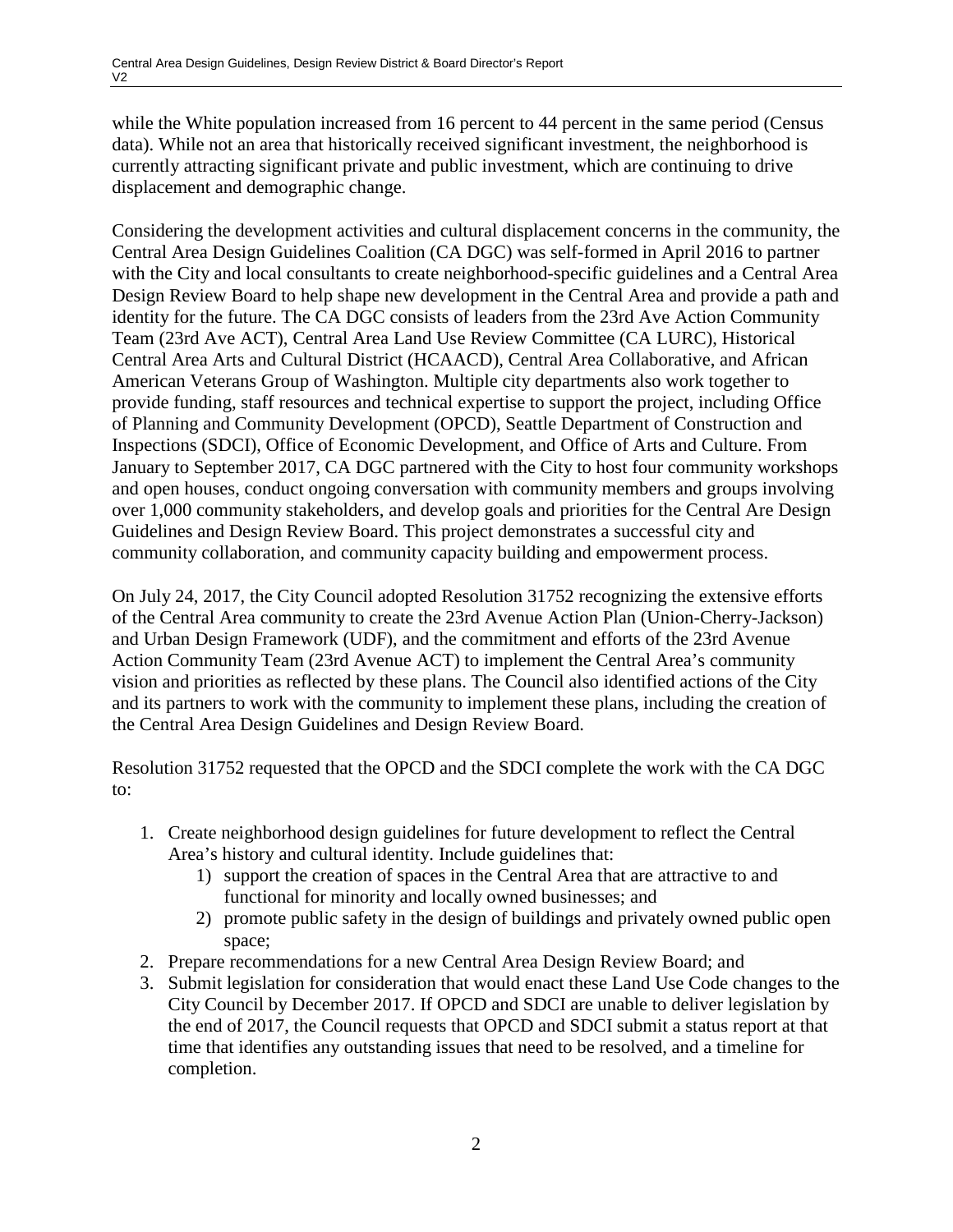## *OPCD Proposal and Analysis*

The proposed Central Area Neighborhood Design Guidelines build on local cultural assets to respect community character, cultural diversity, and values; preserve and strengthen cultural communities; and build the capacity of their leaders, organizations, and coalitions to have greater self-determination.

The Central Area Neighborhood Design Guidelines document has three goals:

- Reflect the unique historical character of the Central Area community.
- Retain the rich characteristics valued by the community's long term residents as well as its new and future residents.
- Facilitate inclusive and equitable growth and development.

The creation of a new Central Area Design Review District and Design Review Board supports equitable and inclusive community engagement for those impacted by displacement, maximizes the effectiveness of the Central Area Design Guidelines, and helps guide future development to respond to the unique Central Area historical character and identity.

The Central Area neighborhood specific guidelines are organized around the themes of the citywide Seattle Design Guidelines:

Context and Site

CS1. Natural Systems and Site Features

CS2. Urban Pattern and Form

CS3. Architectural Context and Character

#### Public Life

PL1. Connectivity PL3. Street-Level Interaction Design Concept DC2. Architectural Concept DC3. Open Space Concept DC4. Exterior Elements and Finishes

Additional guidance is added to emphasize the Central Area History and Heritage. Specifically, this additional guidance honors the African and Black American presence within the neighborhood, and encourages creating pockets of culture to represent both the Black American identity within the Central Area, as well as other heritages that have had a large impact on the Central Area's past. This section also highlights the heart of the Black American community along 23rd Ave between Union and Jackson. The character areas developed for these key nodes reflect the vision and priorities identified in the Urban Design Framework, and the cultural placemakers.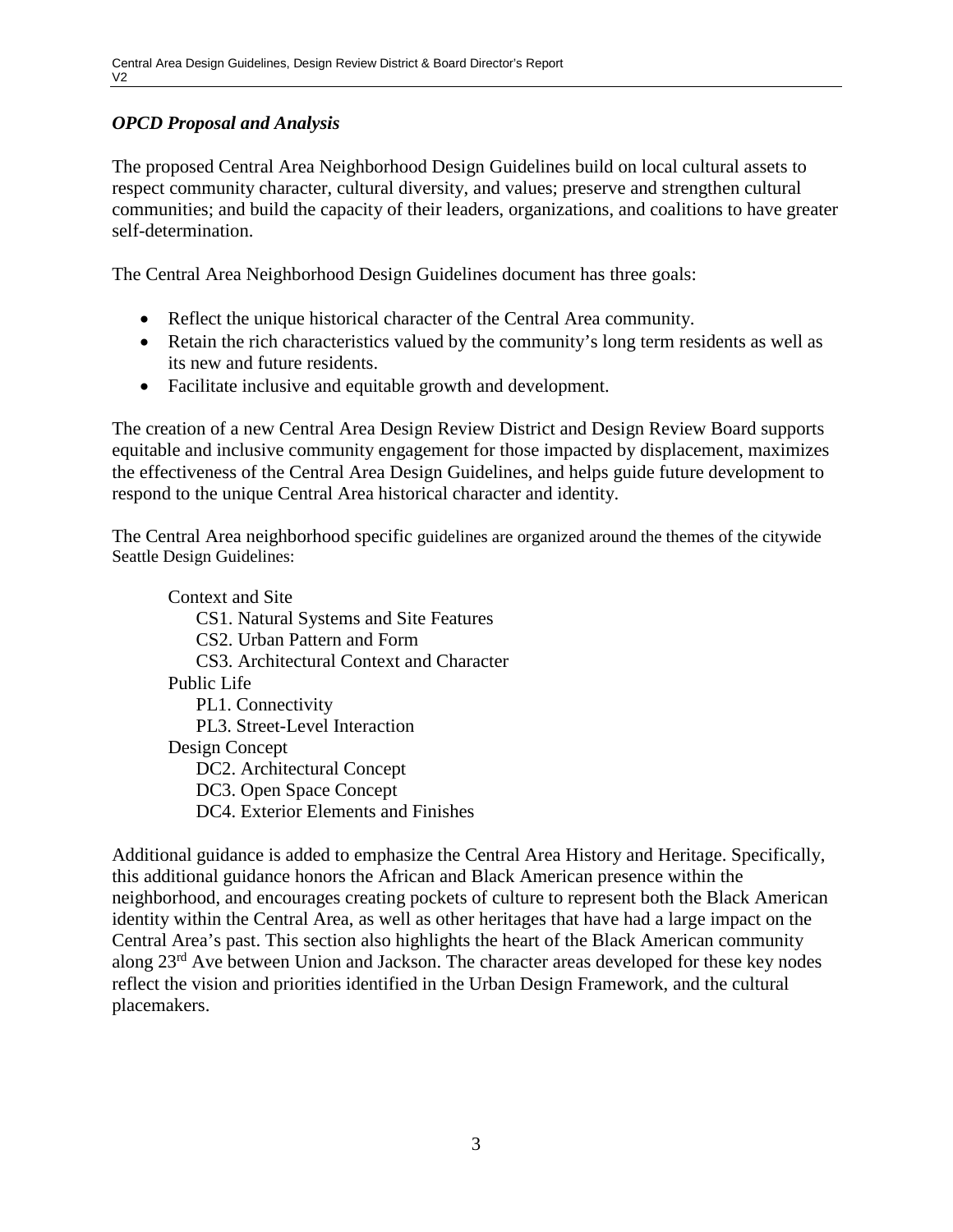#### *Comprehensive Plan and Neighborhood Plan Consistency*

The Central Area Design Guidelines, Design Review District and Board are consistent with the goals and policies of Seattle's Comprehensive Plan, the Central Area Neighborhood Plan (1998), 23rd Avenue Action Plan and Urban Design Framework (2017), Historic Central Area Arts & Cultural District Plan (2015), and Central Area Commercial Revitalization Plan (2016).

#### **RECOMMENDATION**

OPCD recommends approval of the new Central Area Design Guidelines, Central Area Design Review District and Board. This action will provide the Design Review Program with clearer direction to implement the community's vision for the built and natural environments. The design guidelines reflect the values and expectations held by the community for multi-family and commercial building design excellence. In making the proposed recommendations to amend the provisions of the City's Land Use Code and in preparing the proposed design guidelines, OPCD has considered comments from citizens, affected departments, and other agencies and interests. These comments, as well as all environmental documentation that was prepared relevant to the proposed amendments, are available upon request.

#### **APPENDIX**

1. Central Area Design Guidelines Community Outreach & Engagement Log (2016-2017)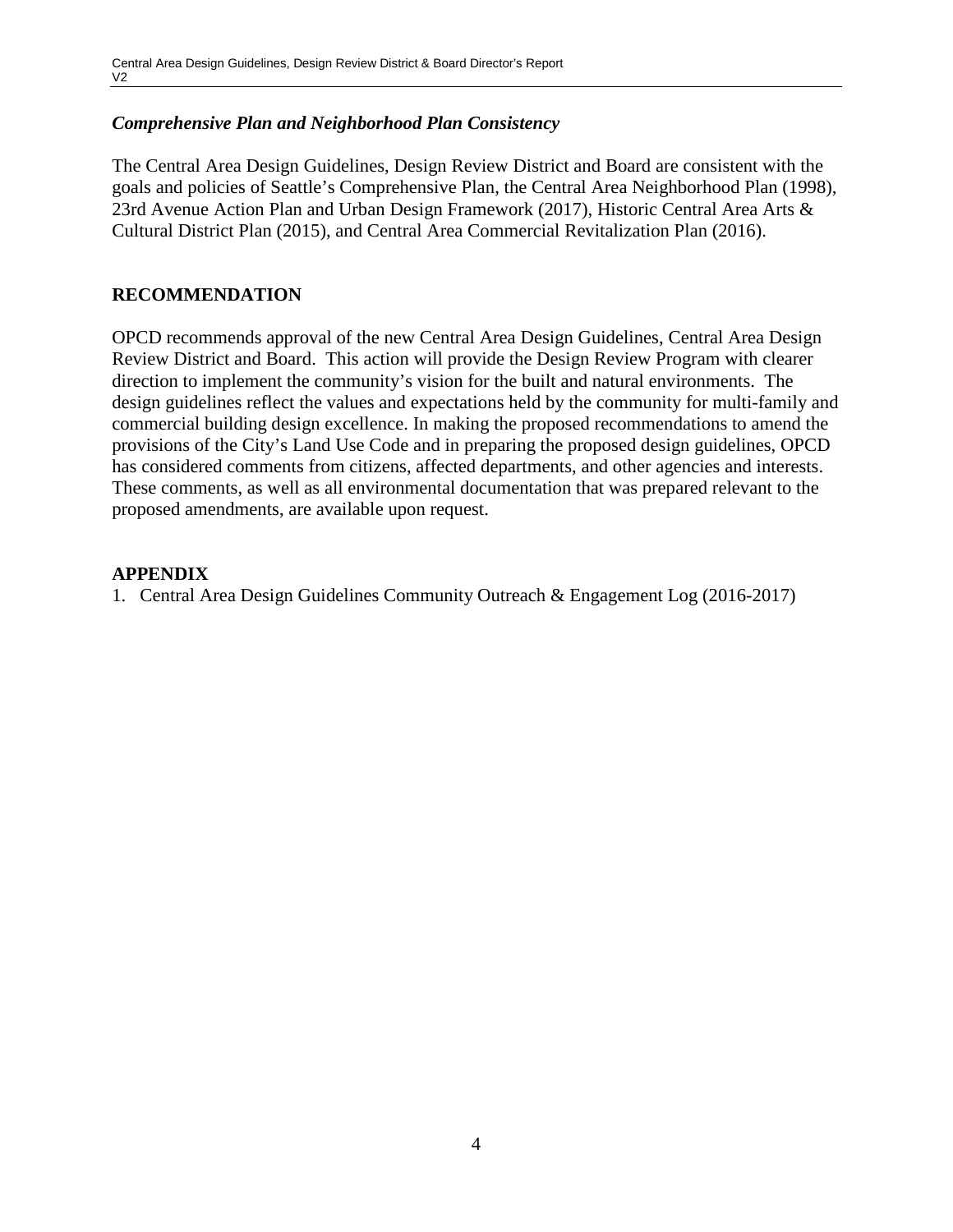# **Appendix 1: Central Area Design Guidelines Community Outreach & Engagement Log (2016-2017)**

# **Community Meetings**

| <b>DATE</b>                     | <b>MEETING</b>                                                           | <b>LOCATION</b>                           | <b>TYPE OF</b><br><b>ENGAGEMENT</b> | <b>#OF ATTENDEES/</b><br><b>ENGAGEMENT</b> |  |
|---------------------------------|--------------------------------------------------------------------------|-------------------------------------------|-------------------------------------|--------------------------------------------|--|
| Jan-28-17                       | Community workshop                                                       | Douglass-Truth Library                    | worshop                             | 47                                         |  |
| Feb-25-17                       | Congress for the New Urbanism (CNU)<br>community walking tour & workshop | Langston Hughes Performing Arts Institute | walking tour &<br>workshop          | 31                                         |  |
| Feb-27-17                       | CNU community open house                                                 | Langston Hughes Performing Arts Institute | open house                          | 30                                         |  |
| Jun-19-17                       | Community open house                                                     | Lutheran Church Of The Good Shepard       | open house                          | 45                                         |  |
| Sep-26-17                       | Community open house                                                     | <b>Black Zone</b>                         | open house                          | 35                                         |  |
| <b>TOTAL PARTICIPANTS</b>       |                                                                          |                                           |                                     |                                            |  |
| <b>TOTAL COMMUNITY MEETINGS</b> |                                                                          |                                           |                                     |                                            |  |

## **Focused Outreach and Meetings**

| <b>DATE</b>   | <b>COMMUNITY</b><br>OUTREACH/ENGAGEMENT/MEETING                  | <b>LOCATION</b>                    | <b>TYPE OF</b><br><b>ENGAGEMENT</b>                                 | <b>#OF ATTENDEES/</b><br><b>ENGAGEMENT</b> |
|---------------|------------------------------------------------------------------|------------------------------------|---------------------------------------------------------------------|--------------------------------------------|
| May-06-<br>17 | Majora Carter Public Forum                                       | New Hope Missionary Baptist Church | Presentation and<br>smaller<br>community<br>workshop<br>discussions | 20                                         |
| Jun-05-17     | Meeting with Central Area Land Use<br>Review Committee (CA LURC) | <b>Ernestine Anderson Place</b>    | Meeting with<br>community group                                     |                                            |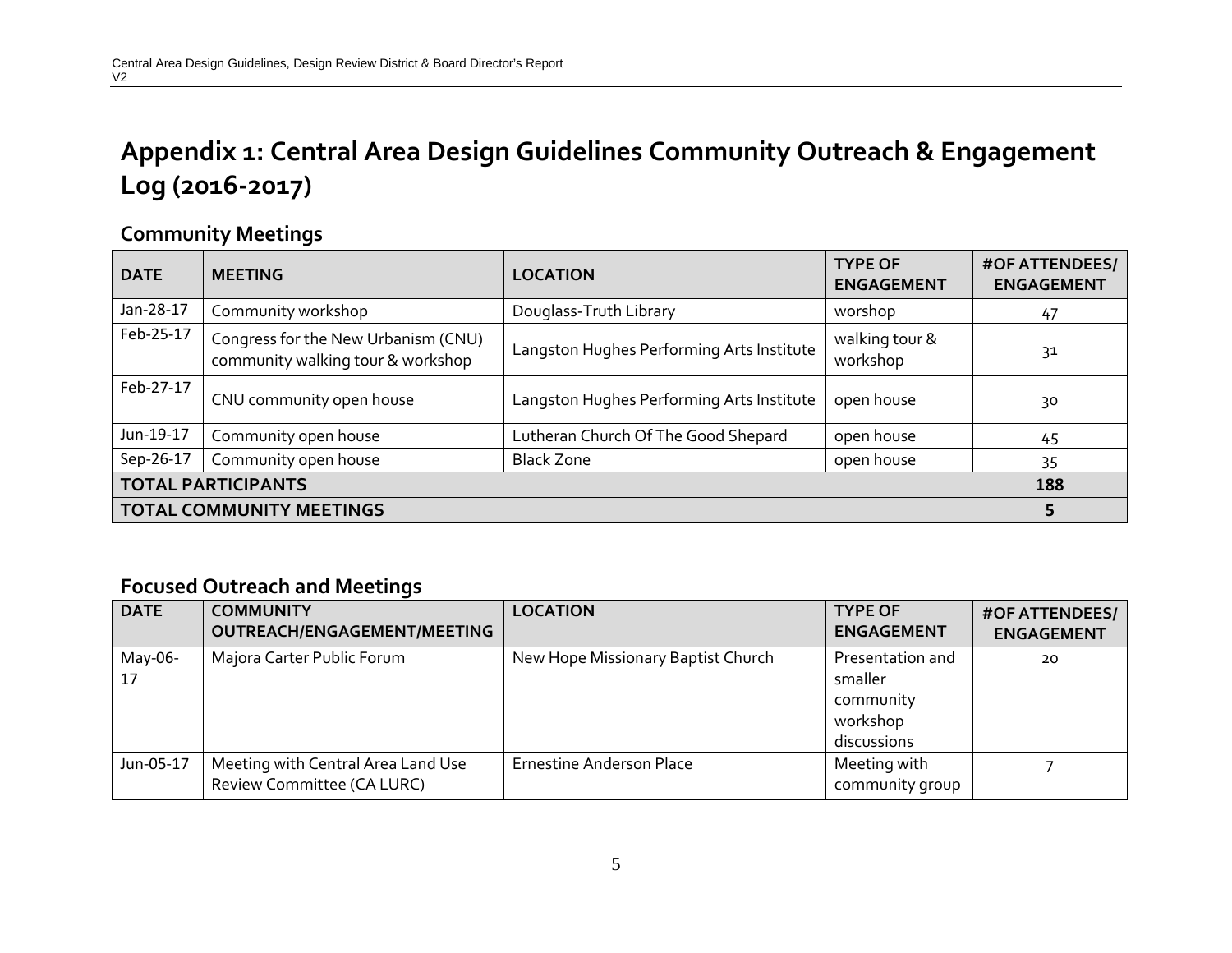| Jun-23-17                 | Meeting with Central Area Collaborative<br>(CAC)                               | Village Spirit Center                                                           | Meeting with<br>community group                   | 5                              |
|---------------------------|--------------------------------------------------------------------------------|---------------------------------------------------------------------------------|---------------------------------------------------|--------------------------------|
| Aug-20-17                 | East African community outreach at the<br>Back to School Community Celebration | Powell Barnett Park                                                             | community<br>conversation &<br>flyer distribution | 500 people at the<br>event     |
| Sep-3-17                  | Eritrean community outreach                                                    | <b>Eritrean Association of Greater Seattle</b><br>(Valentine and Massachusetts) | community<br>conversation &<br>flyer distribution | 25-50 people at the<br>event   |
| Sep-9-17                  | Eritrean community outreach                                                    | Eritrean Community of Seattle & Vicinity<br>(24th and Spruce)                   | community<br>conversation &<br>flyer distribution | 200 people at the<br>event     |
| Sep-9-17                  | Ethiopian community outreach                                                   | Tigray Community Center - (17th & Yesler)                                       | community<br>conversation &<br>flyer distribution | 45-60 people at the<br>event   |
| Sep-10-17                 | Eritrean community outreach at the<br>Annual new year celebration              | Debre Genet Kidisti Sellassie Eritrean<br>Orthodox Church (24th and Spruce)     | community<br>conversation &<br>flyer distribution | 100-200 people at<br>the event |
| Sep-10-17                 | Ethiopian community outreach at the<br>Annual new year celebration             | St Gabriel Ethiopian Orthodox Church<br>(26th and Norman)                       | community<br>conversation &<br>flyer distribution | 100-200 people at<br>the event |
| Sep-23-17                 | Oromo and Amharic community<br>outreach at the Oromo Fund raising<br>Event     | Oromo Cultural Center(OCC)                                                      | community<br>conversation &<br>flyer distribution | 200-300 people at<br>the event |
| Sep-23-17                 | Oromo, Amharic and Tigrigna outreach                                           | <b>Ethiopian Community Office</b>                                               | flyer distribution                                |                                |
| <b>TOTAL PARTICIPANTS</b> |                                                                                |                                                                                 |                                                   | 1,300                          |
| <b>TOTAL MEETINGS</b>     |                                                                                |                                                                                 |                                                   | 10                             |